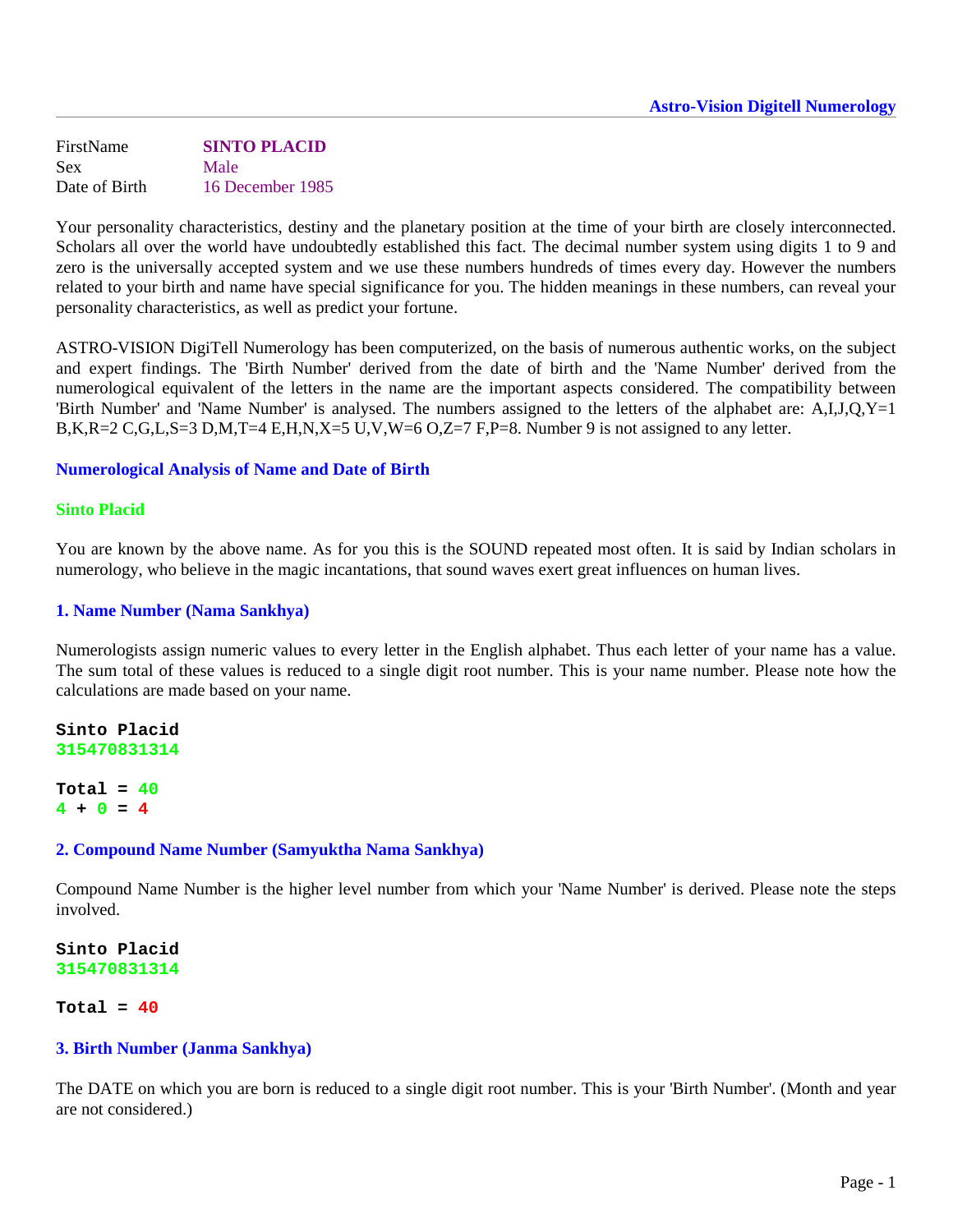### $1 + 6 = 7$

### **4. Fate Number (Vidhi Sankhya)**

Your fate number is the total of the value of digits in the DATE, MONTH and YEAR of your birth, brought to a single digit root number. Please see the steps involved.

 $1 + 6 + 1 + 2 + 1 + 9 + 8 + 5 = 33$ **3 + 3 = 6**

### **5. Compound Fate Number (Samyuktha Vidhi Sankhya)**

Compound Fate Number is the higher level number from which the 'Fate Number' is derived.

 $1 + 6 + 1 + 2 + 1 + 9 + 8 + 5 = 33$ 

### **Effect of Birth Number and Ruling Planet**

There are only 9 important planets in our solar system. Similarly, there are only nine numbers by which all our calculations are made. All the other numbers are mere repetitions only. Each number is assigned to a planet, by experts in Occultism, Chaldean, Hindu, Egyptian and Hebrew.

The secret of Numerology is the mysterious law of vibrations. Your birth date can be reduced to a single digit key number. This number represents a planet. You and the planet attached to your number, will have the same vibrations, which lasts all through your life.

Your Birth Number is 7.

According to the western system, the number seven symbolizes the Planet Neptune. However, Indian numerologists has assigned number 7 to 'KETU', the descending node of Moon. In either case, the sign associated with MOON is assigned to this number.

You are generally independent and determined. Therefore your individuality is remarkably strong. You love changes in the environment. So you enjoy travelling. You often appear restless. You may not mind spending your resources to get settled at far away lands. You develop general knowledge about the world, at large.

You can become a good writer, painter or poet if you really try. You may develop a peculiar philosophy of your own. You are not unduly concerned about the material progress you make. However, you may become rich by virtue of your originality. You will spend a good deal for charitable purposes. You always look for a strong attachment in life. Hence you may get married comparatively young.

You have good ideas of business. But it is important you implement them, as you plan. Import and export business appears good for you. You may have very special ideas about religion. You may not like to take the common path. You will enjoy special and remarkable dreams and a great leaning to occultism. You are gifted with the power of intuition. Your magnetic personality will have a great influence on others.

### **Effect of Birth Number and Name Number**

Let us now look at the effect of the 'Birth Number' and 'Name Number' on your character and life.

To achieve the best possible results, these two numbers should ideally be compatible. The general rule is that all the numbers affecting your life should be in mutual agreement with one another.

In your case, the 'Birth Number' and 'Name Number' are not compatible.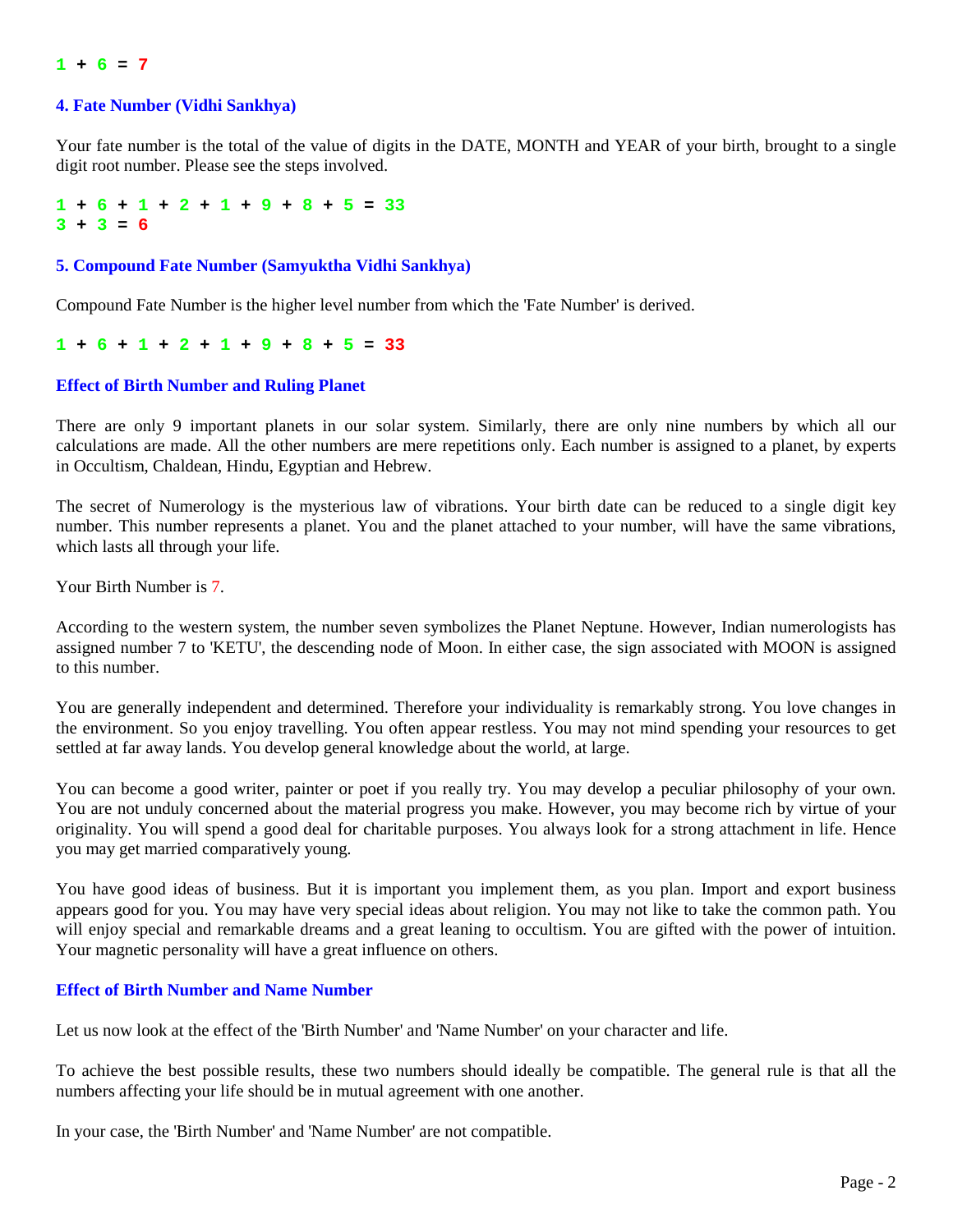The Birth number of a person is a fixed number, as his date of birth cannot be changed. But it is possible to change your Name Number by suitably adjusting the way you spell your name. Alternatively you can adopt a totally new name and achieve a 'Name Number' more compatible with your permanent 'Birth Number'. Thus you can hope to achieve better efficiency in your performances. Such a change will produce very favourable results and set up entirely new vibrations. In turn, your life will become more enjoyable. This has been experienced by many people.

ASTRO-VISION DigiTell software has the special feature to help you identify the appropriate 'Name number' to improve your effectiveness. You are welcome to view the screen for of alternate suggestions.

Since your name starts with the letter S, it has special significance for you

You have the unusual ability to make firm friendship. Therefore, you are able to enter into the life of those whom you love. You may not only love but worship certain groups of people. Any disloyalty may upset you deeply. You are ever in search of a balanced life.

Your 'Birth Number' is 7 and since the letter 'O' is found in your name, it can be assumed that you will grow up as a young man of novel ideas. You will enjoy a lot of achievements and pleasurable experiences as a man of many gifts. When you grow up, you will develop an interest in Vedanta. You get things done comparatively easily. You have great mental powers as well as the gift of the gab. However, you ought to avoid an over- ambitious and extremish attitude. You are capable of deep thoughts and concentration. But you are prepared to leave everything to fate. This may not be totally acceptable to your wife. Hence she may blame you for being an impractical man, with no definite purpose in life. Though you mix with several men and women, you hardly ever share your heart with any one of them. It is note worthy that your mental power grows stronger after sunset. It may be stated beyond doubt that you will win great success as the letter 'O' has a mystic significance in your life.

Your 'Birth Number' is 7. Hence you are likely to be interested in penance, meditation and 'Mantras'. At a glance, anyone can make out that you are a good person not inclined towards the wicked ways of this world. No doubt, you are trust-worthy. On the whole, you are attractive and acceptable. Though you prefer to dress in simple styles, there will be something especially charming about your appearance.

You will grow as a tall young man of few words, who weighs out all aspects carefully, before speaking. You will have your own independent views, on everything. Your quick-tempered nature will give you only a few close friends perhaps.

Generally, you have an artistic temperament. You will have enough opportunities to experience the grim realities of life, even in your boyhood. Once you get into politics, you are likely to go out of control and may even become an extremist. You will aim to be at the helm of affairs. You can be a writer, artist, painter or poet. Generally you are fond of travelling enriching your knowledge thereby.

You are a lover of adventure. Your pursuit is not necessarily to make money. So you may not amass great wealth. All the same, you will prove yourself to be a modern husband of self-respect, and will lead a happy family life. Your marriage will not be based on wealth considerations. You will choose your life partner not on wealth considerations but based on her feminine qualities. You may have to encounter numerous mishaps and may sustain injuries. You are simple at home, but when you go out, you are a bit too showy.

# **Important Persons With Birth Number 7**

Pandit Madan Mohan Malavya, Janab Jinnah, Sir Isaac Newton, Charles Dickens, Charlie Chaplin, Ravi Shankar, John Wayne, K.A.Abbas, Tom Jones, Pierre Cardin, Ringo Star, Marie Curie, Shah of Iran, Mihir Sen, Nissim Ezekiel, N.K.Palkhewala, Vijay Tendulkar, George Harrison, H.S.Vatsyayan.

As you are born on 16th, you generally don't spend your time worrying about the future. You are least bothered about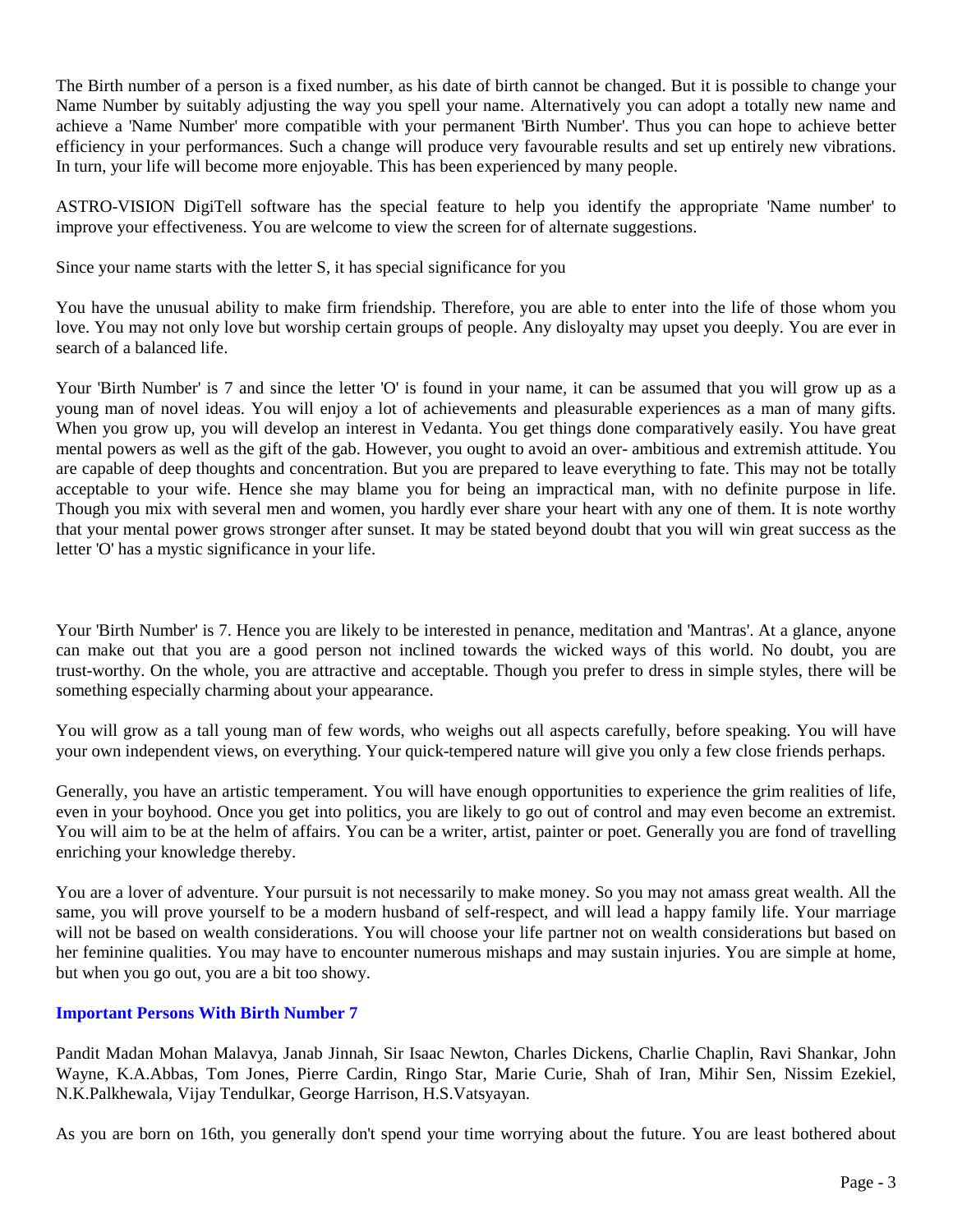what is yet to happen. In fact, you do not reveal your heart to anyone. You are likely to inherit good ancestral properties. You are capable of making money by hook or by crook. You will have a house and enough landed properties. Even in your boyhood, you can prove your excellence in music or histrionics. You ought to think a great deal, before you choose your spouse. You will be a man who takes decisions acceptable to others as well.

# **The Effect of Fate Number and Compound Fate Number**

In calculating your 'Fate number', the MONTH and YEAR of birth are also considered whereas 'Birth Number' is calculated from the Date of birth only.

The basic, single fate numbers 1 to 9 represent worldly aspects. This number denotes what you appear to be, in the eyes of your friends, colleagues and those you deal with closely. But the double or compound fate numbers represent the hidden influences that play behind the scene. Your destiny or future can be better understood by analysing such compound numbers. So they are said to denote the spiritual aspects. Your birth number gives information about the physical and material side of your life, while the fate number reveals more of occult or spiritual side of your life. The findings based on your 'Compound Fate Number' are as follows:

Your 'Fate Number' is 6 and your 'Compound Fate Number' is 33. This number has no independent potency of its own. This will give more or less the same impact as the compound number 24, which is indeed a fortunate number. Seniors will be give you due support and encouragement. Plans and proposals submitted by you, will be readily accepted. You will be lucky in your love affair. You will be known as a man of great mental strength and determination. You are broad-minded and maintain association with people of the same social status. You do not go out of your way to earn money. You do not compare yourself with others more luxurious than you. You will have to travel a lot in connection with your work or family matters. There is a good possibility of your going abroad. You are a healthy man with self-control. No doubt, you will enjoy a happy married life.

# **The Effect of Name Number and Compound Name Number**

The sages of ancient India, brought forth the theory for the first time, that letters of the alphabet are related to numerical figures. A theory popularised through the English language by Western Numerologists. Thus each letter of your name spelled in English is assigned numerical value. All these numbers are added to get your NAME NUMBER. One can predict your personality characteristics on the basis of your 'Name Number' and its 'Compound Name Number'.

Since your 'Name Number' is 4 and 'Compound Name Number' is 40, you are capable of wielding high positions. Fame and honour will come to you in due course. You will have opportunities to make money. It is true that you are a daring man. The good deeds of your youth, will see you through your old age.

Number 40 makes you remain self contained and lonely most of the time. You prefer to spend your time in isolated places. This is not a very fortunate number merely from the worldly point of view.

# **Married Life**

Your 'Birth Number' being 7. So it is difficult for you to get a wife to your heart's content in all aspects. This is a reality that you should appreciate. Hence, you should try to make your married life happy. You have to take special care of your children and wife. There may be much disparity between your family and that of your wife, in respect of tradition, social status and financial strength. As your birth number is 7, it won't be surprising even if you contemplate separation. However, such occasions can be minimised, if you try.

# **Health**

You may become a victim of chronic constipation. Hence, you should take precautionary measures. You are advised to practice yogic exercises. From time to time, you may feel weak. On such occasions, you will become all the more quick-tempered and worried. You are one who works more than what your health permits. You are likely to suffer from boils and pimples. Hence include cucumber, cabbage, spinach and fruits in your diet. You may experience unusual health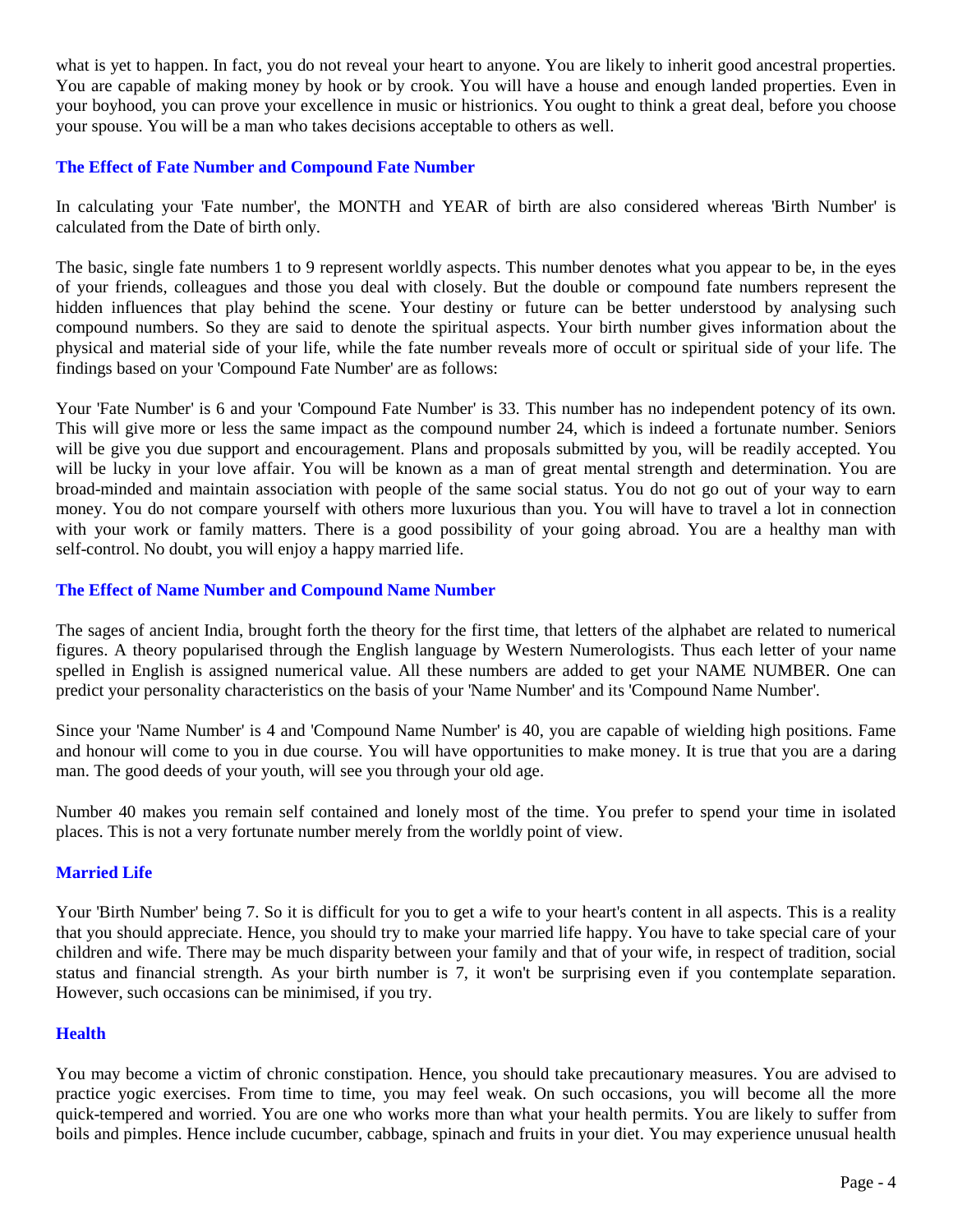problems, during the months of January, February, July and August. You are advised to be careful. Changes are likely in your health at the ages of 7, 16, 25, 34, 43 and 52.

## **Profession**

You will be at your best in the field of drug-manufacture, trade, liquor industry, export and import. You can be an agent for machines or be a medical representative.

## **Remedies**

The purpose of the study of DigiTell Numerology report is to analyse and understand how to improve your personal effectiveness in life. The following guidelines will be useful for you.

## **Favourable Days**

Your 'Birth Number' is 7. This is the most significant date for you. Any appropriate series of this number as well as other numbers harmonious with 7 can also be utilised as good dates. The dates 7, 16 and 25 will always bring you luck. But 25 is the most fortunate date for you. On 16th, you may have a mixture of fortune and misfortune.

As your 'Birth Number' is 7,the best days of the week for you are Sunday and Monday. When you fix dates for vital matters, remember to choose these days.

Find out the real dates that satisfy both the conditions. (ie. good date as well as day of the week). Give top priority to execute carry out your most important plans and ideas on these days only.

## **Harmony of Numbers**

The numbers affecting your life are,'Birth Number','Fate Number' and 'Name Number'.

In your case they are **7** , **6** and **4**

Remember that other numbers in harmony with your 'Birth Number' are 1, 2 and 9. Also, the letters O and Z are good for you.

As far as possible, all your numbers should have the same vibrations as your "Birth Number", in order to produce harmonious vibrations. Or else, there may be a clash of numbers affecting your life thereby resulting in poor performance.

Ideally, even the number of your house or vehicle should vibrate with your favourable number. If the number of your house or vehicle cannot be changed due to other reasons, you can evolve suitable names for your house and vehicle, which produce similar vibrations.

The name of the town, city or country where you stay should also produce the same harmonic vibration as that of your Birth number. This can be determined by the use of 'DigiTell'.

### **Compatibility with Others**

Your 'Birth Number' is 7. Persons with Birth Numbers 1, 2 and 9 are compatible. It is good to remember this fact when you choose your friends and business partners. Though 3 and 5 won't do you any harm, you must regard 6 and 8 as your enemies.

## **Favourable Colours**

In addition you should plan to dress yourself in colours most favourable for you. Your lucky colours are green, white and